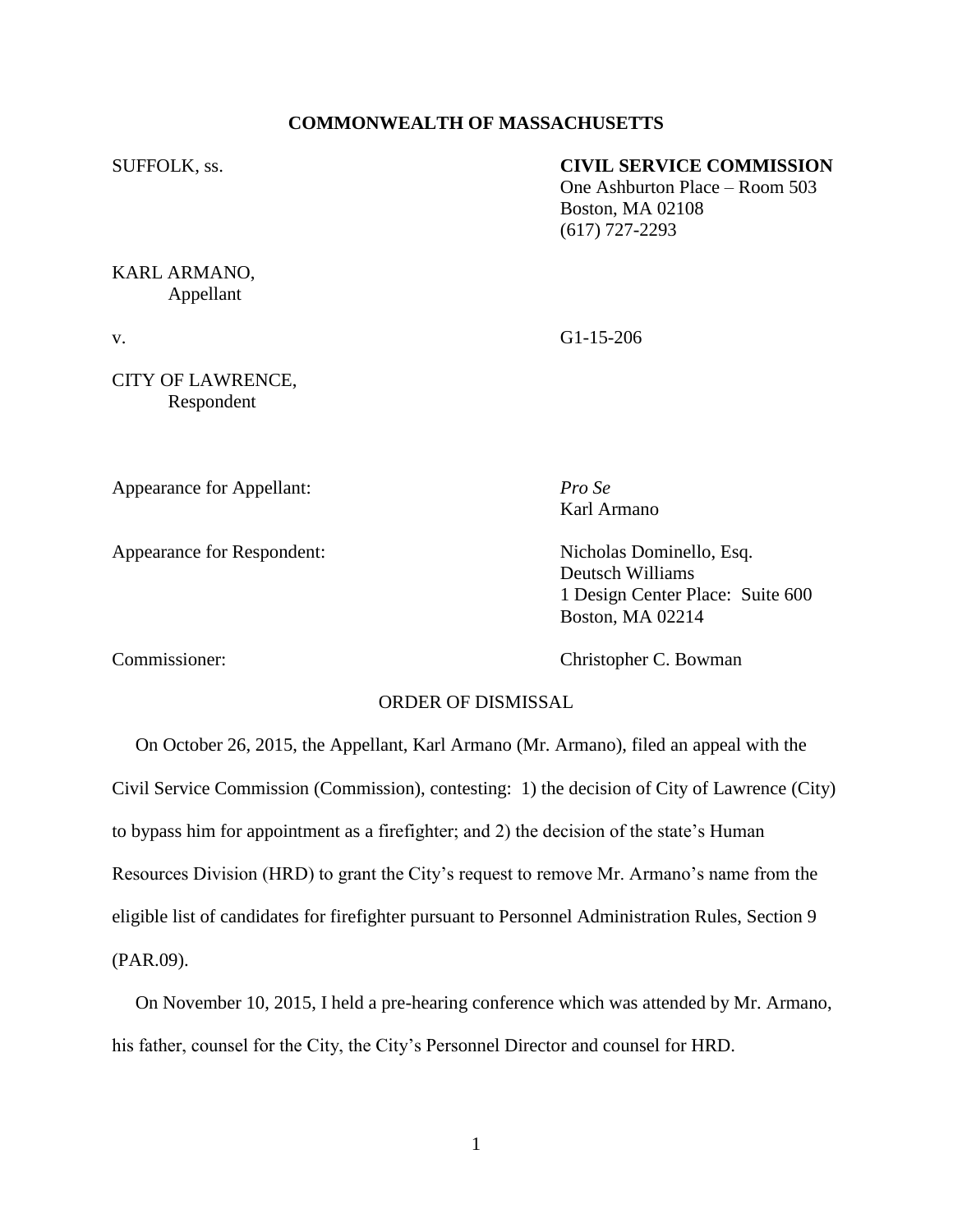As part of that pre-hearing conference, it was stipulated that:

- 1. On April 26, 2014, Mr. Armano took the civil service examination for firefighter and received a score of 98.
- 2. On November 13, 2014, HRD placed Mr. Armano's name on the eligible list of candidates for firefighter. That list is scheduled to expire on November 13, 2016.
- 3. On February 27, 2015, HRD issued Certification No. 02615 to the City to fill four (4) vacancies for firefighter.
- 4. Mr. Armano's name appeared fourth  $(4<sup>th</sup>)$  on the Certification among those willing to accept employment.
- 5. Mr. Armano was listed on the Certification as qualifying for residency preference in Lawrence and, thus, his name appeared above all those who did not qualify for residency preference.
- 6. In order to receive residency preference on this Certification, candidates were required to reside in Lawrence from April 26, 2013 to April 26, 2014, the one-year period preceding the date of the firefighter examination.
- 7. Mr. Armano resided in *Methuen* from April 26, 2013 to August 2014.
- 8. The City did not reach any "non-residency" preference candidates from Certification No. 02615.
- 9. The City determined that Mr. Armano did not meet the residency preference requirement.
- 10. On May 1, 2015, the City forwarded correspondence to HRD seeking to bypass Mr. Armano based on his failure to qualify for the residency preference, which would remove him from those within the so-called " $2N + 1$ " formula of candidates who could be considered for appointment.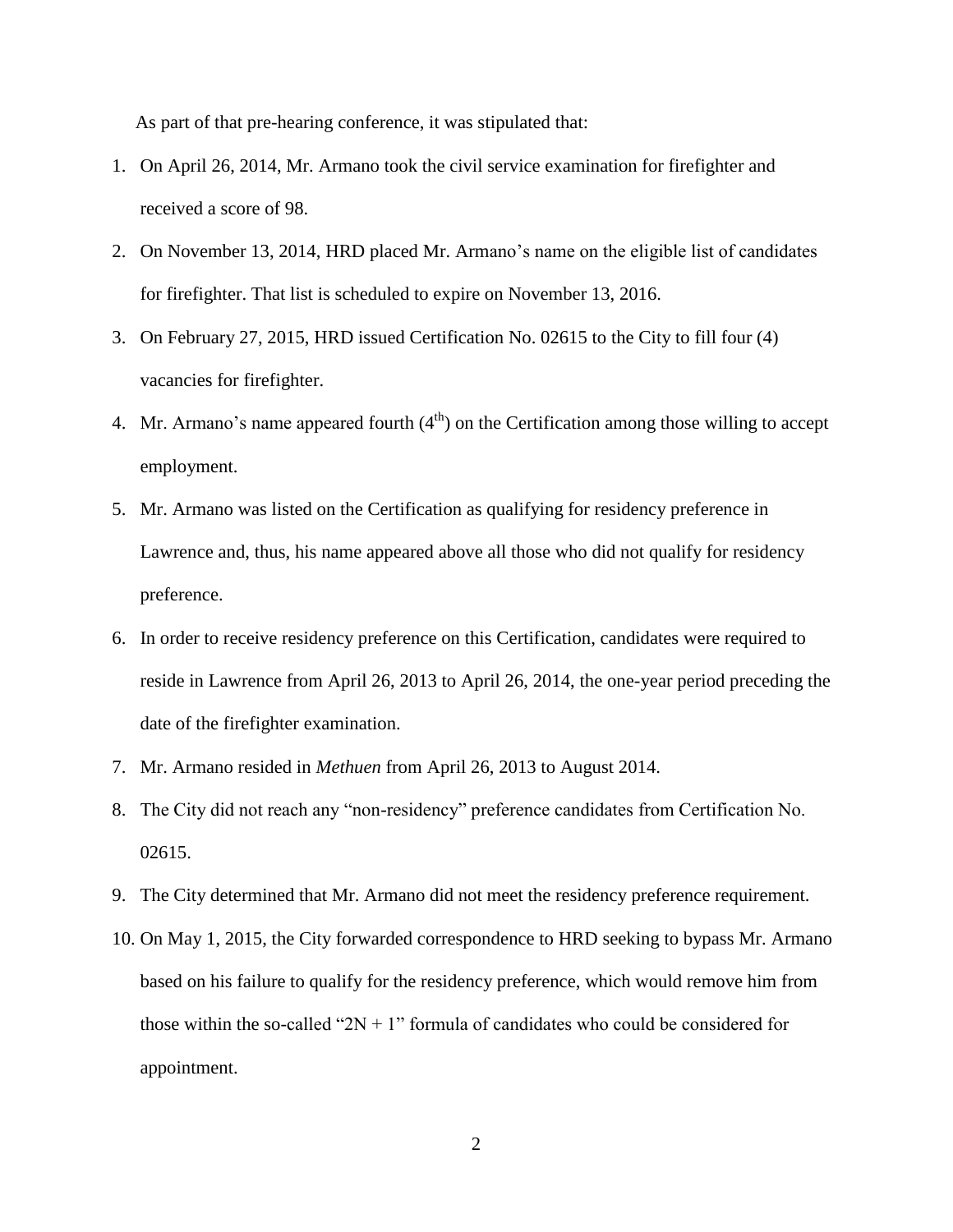- 11. On May 14, 2015, the City forwarded correspondence to HRD seeking to have Mr. Armano's name removed from the eligible list of candidates, which would effectively remove Mr. Armano's name from any future Certifications issued to the City from the eligible list established in November 2014, set to expire in November 2016.
- 12. In a letter dated June 4, 2015, HRD informed Mr. Armano that HRD approved the City's request to have his name removed from the eligible list.
- 13. The letter from HRD stated that Mr. Armano had sixty (60) calendar day to appeal HRD's decision to the Commission.
- 14. On October 26, 2015, Mr. Armano filed an appeal with the Commission. On his appeal form, Mr. Armano wrote that he received HRD's notice on June 8, 2015. At the pre-hearing conference, Mr. Armano stated that he may not have received the notice until July 2015.

*Analysis* 

The [Commission's rules](http://www.mass.gov/anf/hearings-and-appeals/oversight-agencies/csc/bypass-appeal-statute-of-limitations.html) require that bypass appeals brought under G.L. c. 31, § 2(b), challenging the bypass of a candidate for appointment to a civil service position, must be filed within sixty (60) days of receipt of the notice of the reasons for bypass. Other forms of Section 2(b) appeals are required to be brought within thirty (30) days "from the date the Agency notice of action was sent to the party." 801 CMR 1.00 (6). See also Pugsley v. City of Boston and HRD, 24 MCSR 544 (2011) citing Garfunkel v. Department of Revenue, 22 MCSR 291 (2009).

In Pugsley, the Commission stated:

"In prior decisions, the Commission has construed these provisions, as a general rule, to imply a written notice … would be essential to establish the trigger date for the limitations period, or the violation could be considered a continuing one. See O'Toole v. Human Resources Division, 21 MCSR 561 (2008) (suggesting, but not deciding that written notice may be necessary to trigger the time for a section 2(b) appeal in all cases) The Commission also embraces the principle that a party coming before the Commission to seek equitable relief, as Mr. Pugsley does here, must exercise reasonable diligence in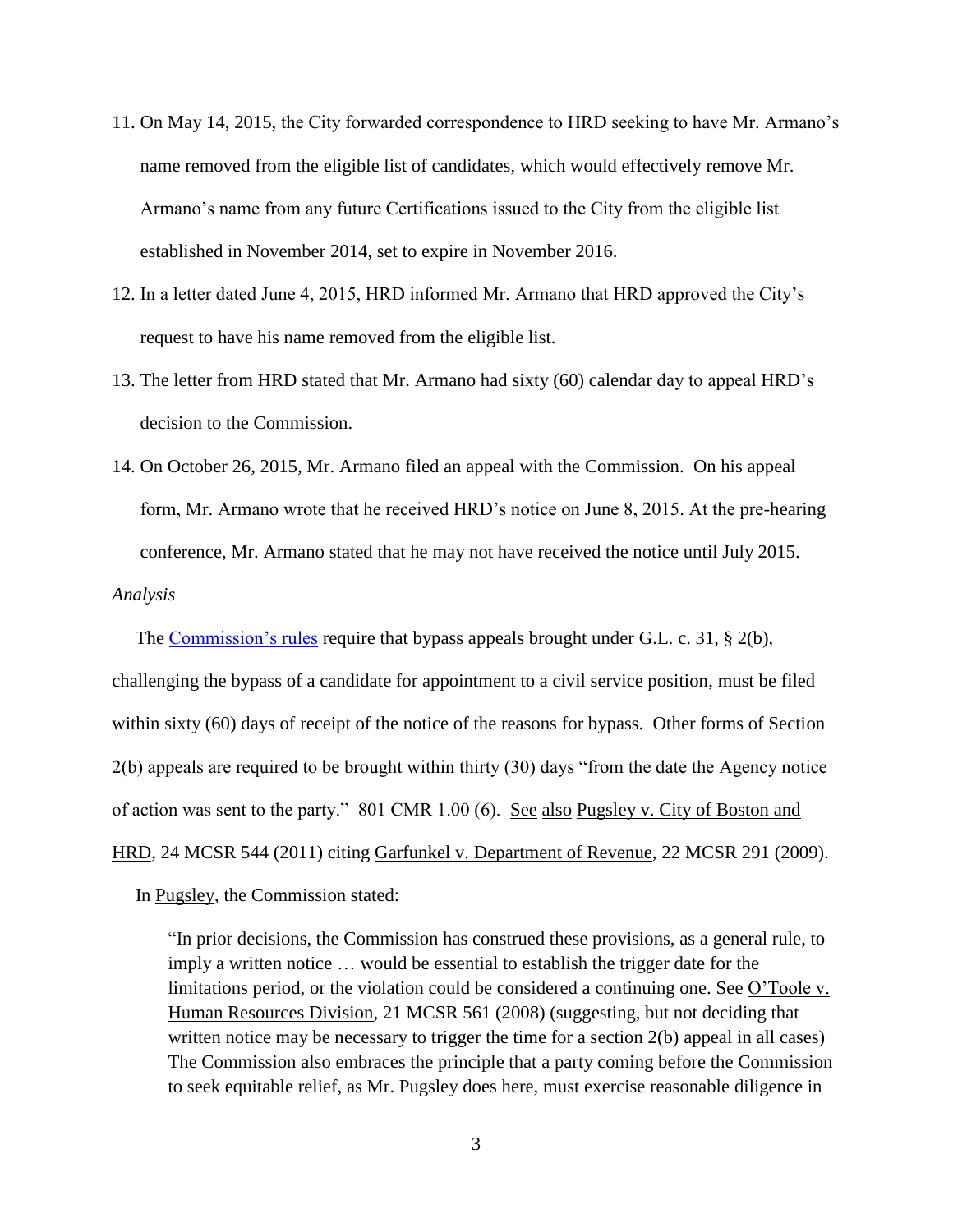pursuit of that relief. Accordingly, where a person has had actual notice – whether in writing or not  $-$  of an action or inaction by HRD or an appointing authority that the person reasonably knew or should have known was a violation of civil service law or rules, that person cannot sit on those rights indefinitely. Thus, it is a fair requirement that once such a person discovers that he or she has been harmed by an action or inaction of HRD, he had an obligation to promptly file a claim of appeal, or lose the right to press it. See., e.g., White v. Peabody Constr. Co., Inc., 286 Mass 121 (1980; Day v. Kerkorian, 72 Mass.App.Ct. 1 (2008)"

 Even if I were to accept Mr. Armano's statement at the pre-hearing conference that he did not receive HRD's June 4, 2015 notice until July 2015, and, for the purposes of this decision, assume that the date was July 31, 2015, Mr. Armano's appeal was still not filed with the Commission within sixty (60) calendar days of receiving the notification from HRD. For that reason, the Commission has no jurisdiction to hear this appeal.

 Even if the Commission did have jurisdiction to hear this appeal, Mr. Armano does not dispute that he did not meet the residency preference requirement, which would have removed him from consideration from the Certification in question, as the City only reached and appointed those with residency preference.

 In regard to whether the Commission would have upheld HRD's decision to remove Mr. Armano's name from the eligible list via PAR.09, that would have been a much closer call given the higher standard required to justify such action.

 Based on these undisputed facts and/or representations from Mr. Armano which I have accepted as true for the purpose of this decision, Mr. Armano's appeal is not timely. Therefore, the appeal is *dismissed*.

### Civil Service Commission

*Christopher C. Bowman* Christopher C. Bowman Chairman